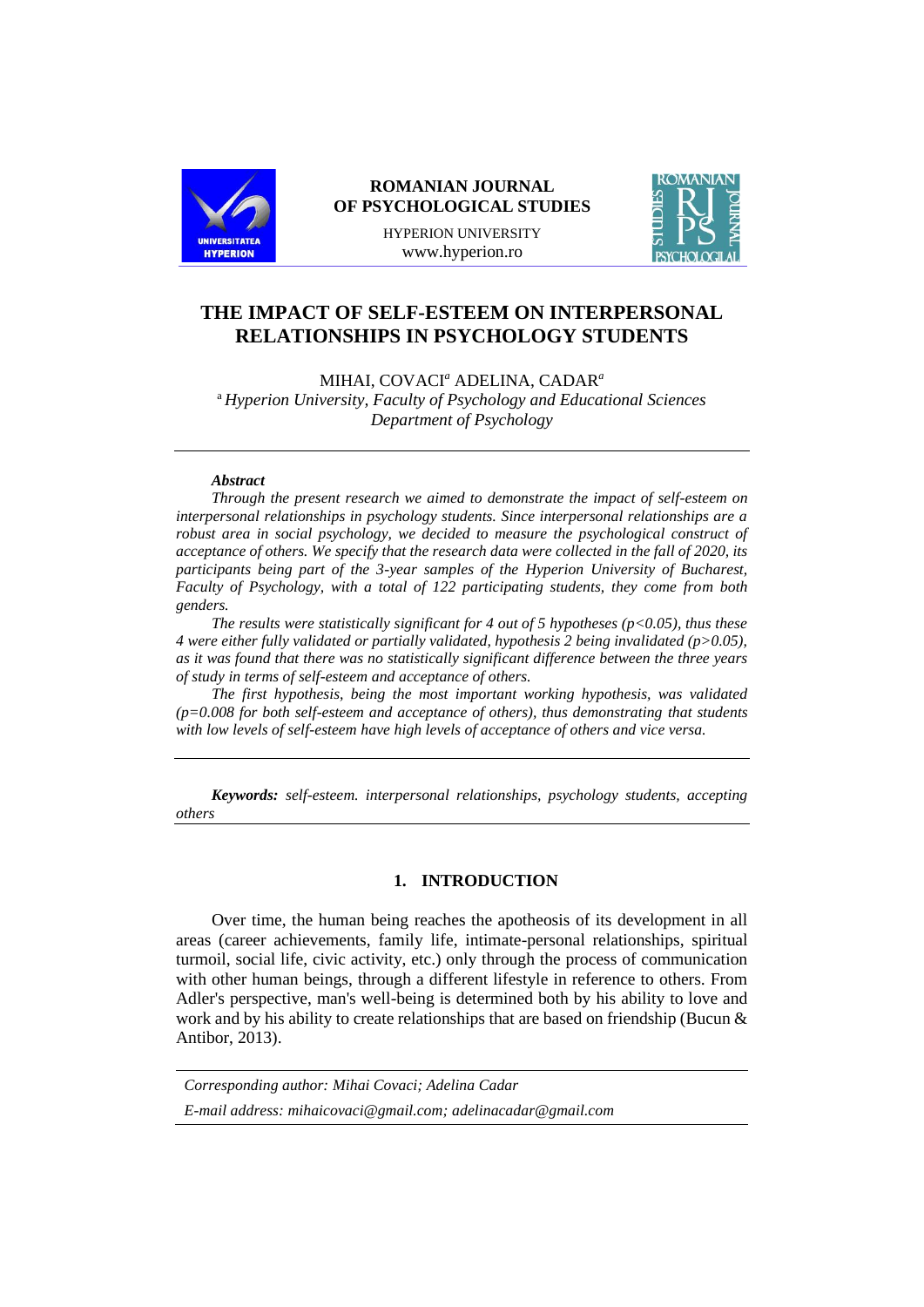Therefore, we can observe that interpersonal relationships and integration in society mean one of the personal indicators for the quality of life that have a significant and major contribution in the whole accumulation of constituent elements of this construct. Undoubtedly, people have a special need to communicate with others, to relax their behavior born of the desire to be informed and to be aware of all daily events, to act and to be in touch.

There are various reasons why people want to associate and live with others:

• the need for information and the need to always have an activity to perform;

• man is sociable by nature; someone who is completely isolated from society could not come to fulfil himself as a person;

• cohabitation within a group is the foundation of any learning process. From the external and social environment we take over behaviors such as culture: language, reading, writing, routine behaviors, habits and traditions among other fundamental criteria and of utmost importance;

• the human being shows a tendency to affiliate in order to be able to compare himself with others. Therefore, one of the most beneficial benchmarks for our own assessment is the comparison we humans make with others. Certainly, all the qualities and abilities that a man has are compared with those of those around him, in order to be able to determine and establish his relative value

• All people need connections and exchanges.

Social contacts, when they are sustainable, lead to the emergence of a desire for mutual influence, in other words asserted lead to the emergence of processes based on social interaction, as recognized and stable forms of communication within the social level, these are characterized, first of all, through social sustainability, without excluding through it the possibility of changing the types of relationships. Social interactions are essential for the activities of social groups, primarily through the processes that are generated by them (processes with the role of adaptation, with the role of acceptance, with the role of socialization, with the role of cooperation, with the role of opposition, and with the role of conflict, etc.), but secondly by the fact that they are the basis of what we can call a social relationship proper (Lupsa  $\&$ Bratu, 2006).

Relationships involving partnerships are built and are based on business relationships. The participants in such relationships are allied through a common goal, mediation and purpose that belong to the usual activities in this world. Also, interpersonal relationships according to their character are divided into: official relationships (eg business or work) of people who are bound to express consideration for formal rules, the rules established by an official invested with authority. The world of these relationships is limited and not diverse; intimate-personal relationships (characterized as friendly, familiar, full of love and compassion, companionship), which are not limited by the prescribed formal rules. The world of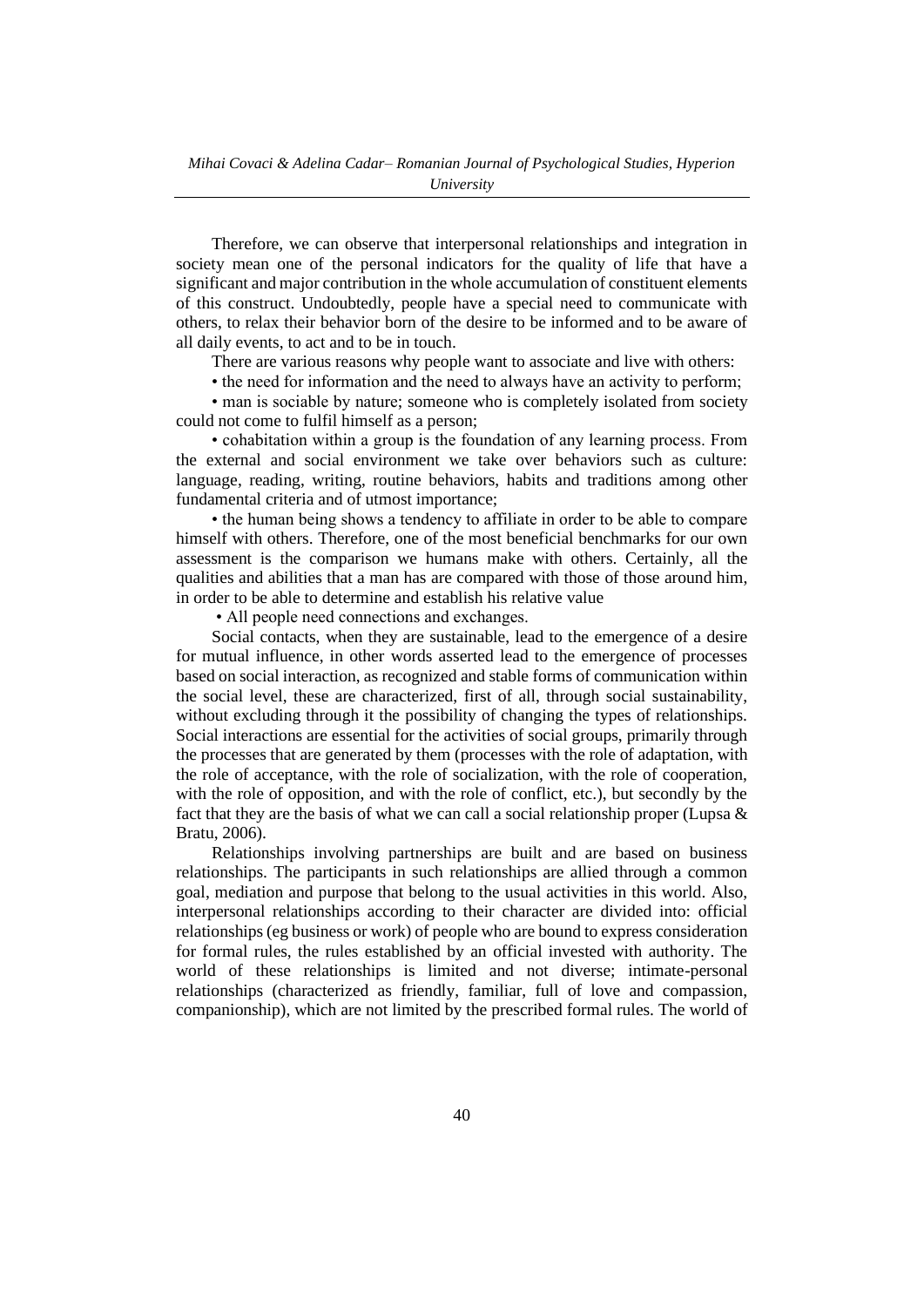the category of these relations is vast, complex and extremely diverse, compared to official relations (Cara, 2019).

Self-esteem is a component of self-assessment and refers to the emotional feelings, emotions that a person experiences when they relate to their own person (Constantin, 2004, apud., Macarie et al., 2007). So, self-esteem is an analysis that we do about ourselves and that can be of various types (globalized or multidimensional, mood or mood, personal or group). For example, in 1979 Rosenberg differentiated between a high level of self-esteem (positive) and a low level of self-esteem (negative).

Lutanen and Crocker, in 1992, refer to self-esteem of a personal nature - with reference to the subjective evaluation of the characteristics that belong exclusively to him and are specific to an individual and self-esteem of a collective nature - with reference to judgments of self-esteem. value nature on the attributes of the collective or collectives with which an individual identifies and resembles. Starting with Rosenberg's famous "Self-Esteem Scale", Heatherton and her colleague Polivy set up a research tool in 1991 to measure general self-esteem as a "trait" and measure self-esteem. as a "state" or temporary (Macarie et al., 2007). Most psychologists explain the concept of self-esteem as a globalized analysis of one's self-worth as an individual. Here we refer to the analysis that a person makes with reference to his own value, in other words, on the level of gratitude towards his own person. (Harter, 1998). The concept of self-esteem can also be defined as an emotional tone of a representation that holds and is part of the concept of self (Tap, 1998). In other words, Rosenberg in 1979 explains the construct of self-esteem as a complex cognitive and affective summary. He believes that the concept called self-esteem is a behavioral predictor that can be more or less good when a person relates to his own person. Baumeister (1998) explains self-esteem using terms that are synonymous with: pride, egocentrism, opulence, narcissism, a variety of a higher nature (Macarie et al., 2007). In other words, we can conclude that self-esteem is a source of energy for people, because it helps them to integrate into social life and is also a source of motivation because the more self-esteem increases the sense of usefulness. grows and thus man becomes an example for those with whom he interacts.

In everyday life, this construct called self-esteem is based on three "ingredients". These 3 ingredients are self-love, self-concept and most importantly, selfconfidence. A balanced situation regarding each of these three constructs is absolutely necessary in order to be able to obtain and at the same time have selfesteem in a harmonious and healthy state (Lelord & André, 2003).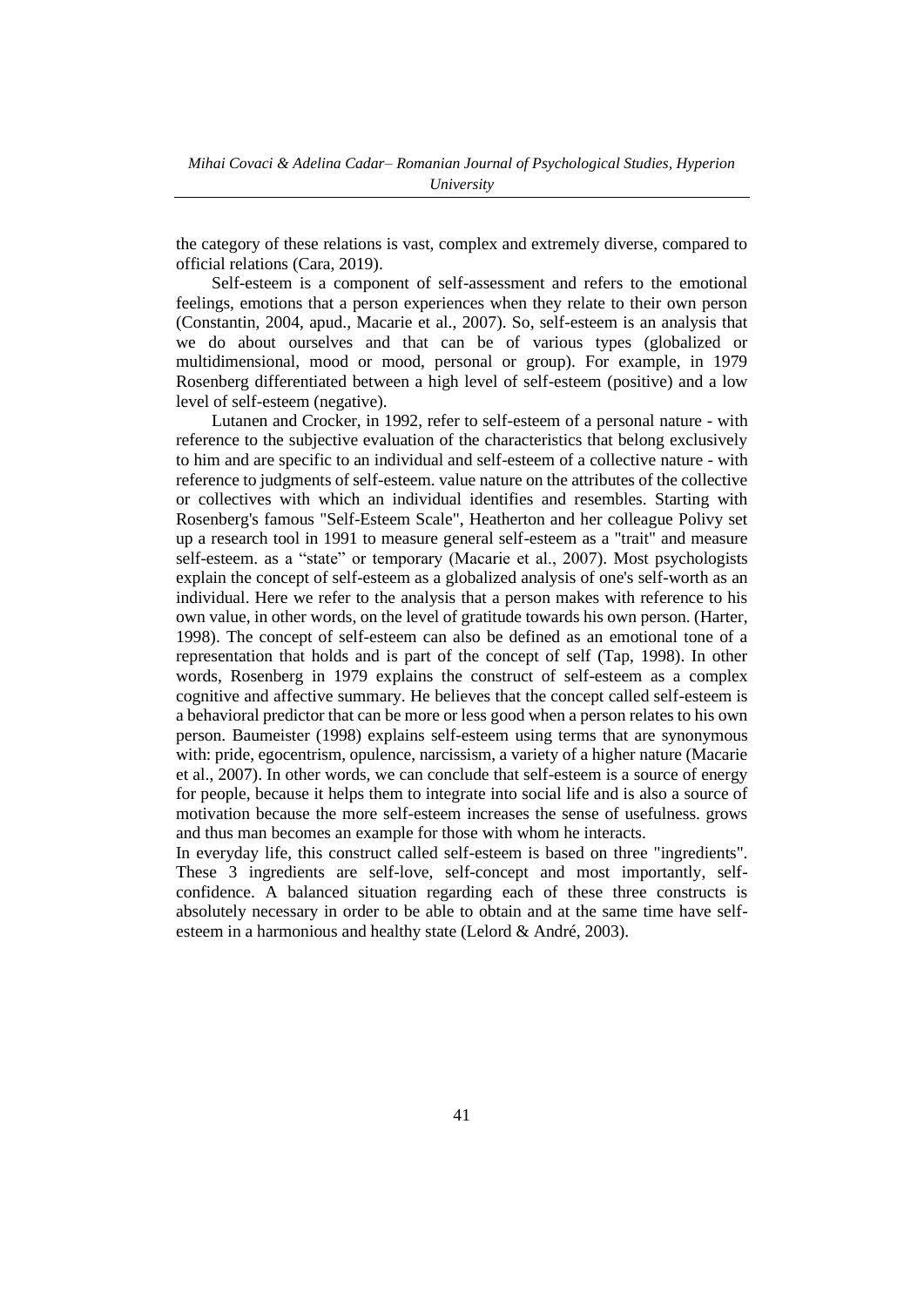#### **2. OBJECTIVE AND HYPOTHESES**

### 2.1.OBJECTIVE

O1: We propose to show that psychology students, who have a low level of self-esteem, also have a low level of acceptance of others.

O2: We propose to show that there are statistically significant differences between the psychology students of the 3 years of study in the Psychology undergraduate program, in terms of the level of self-esteem, respectively the level of acceptance of others.

O3: We propose to show that there are statistically significant differences between male psychology students and female psychology students in terms of their level of self-esteem and their level of acceptance of others.

O4: We propose to demonstrate that the marital status of psychology students significantly influences the level of self-esteem, respectively the level of acceptance of others, of them.

O5: We propose to show that the age of psychology students significantly influences the level of self-esteem, respectively the level of acceptance of others.

#### 2.2.HYPOTHESES

Working hypotheses of research

H1: We assume that psychology students who have a low level of self-esteem also have an equally low level of acceptance of others, compared to students who have a high level of self-esteem.

H2: We assume that at least one of the groups of the three years of study within the undergraduate program in psychology has statistically significant differences in terms of the level of self-esteem and the level of acceptance of others.

H3: We estimate that married psychologists and students in a relationship have a higher level of self-esteem and a level of acceptance of others, respectively, compared to unmarried and single students.

H4: We assume that male students have lower levels of self-esteem and acceptance of others, compared to female students.

H5: We assume that students over the age of 31 have higher levels of selfesteem and acceptance of others, compared to students under the age of 30.

### **3. METHOD**

### Participants

The sample of psychology students was extracted from the students of the Faculty of Psychology within the Hyperion University of Bucharest, all of them being part of the Undergraduate Curriculum, from study years 1, 2 and 3, being a total of 122. Thus 28 of psychology students come from year 1 students, 40 psychology students come from year 2, and 54 psychology students come from year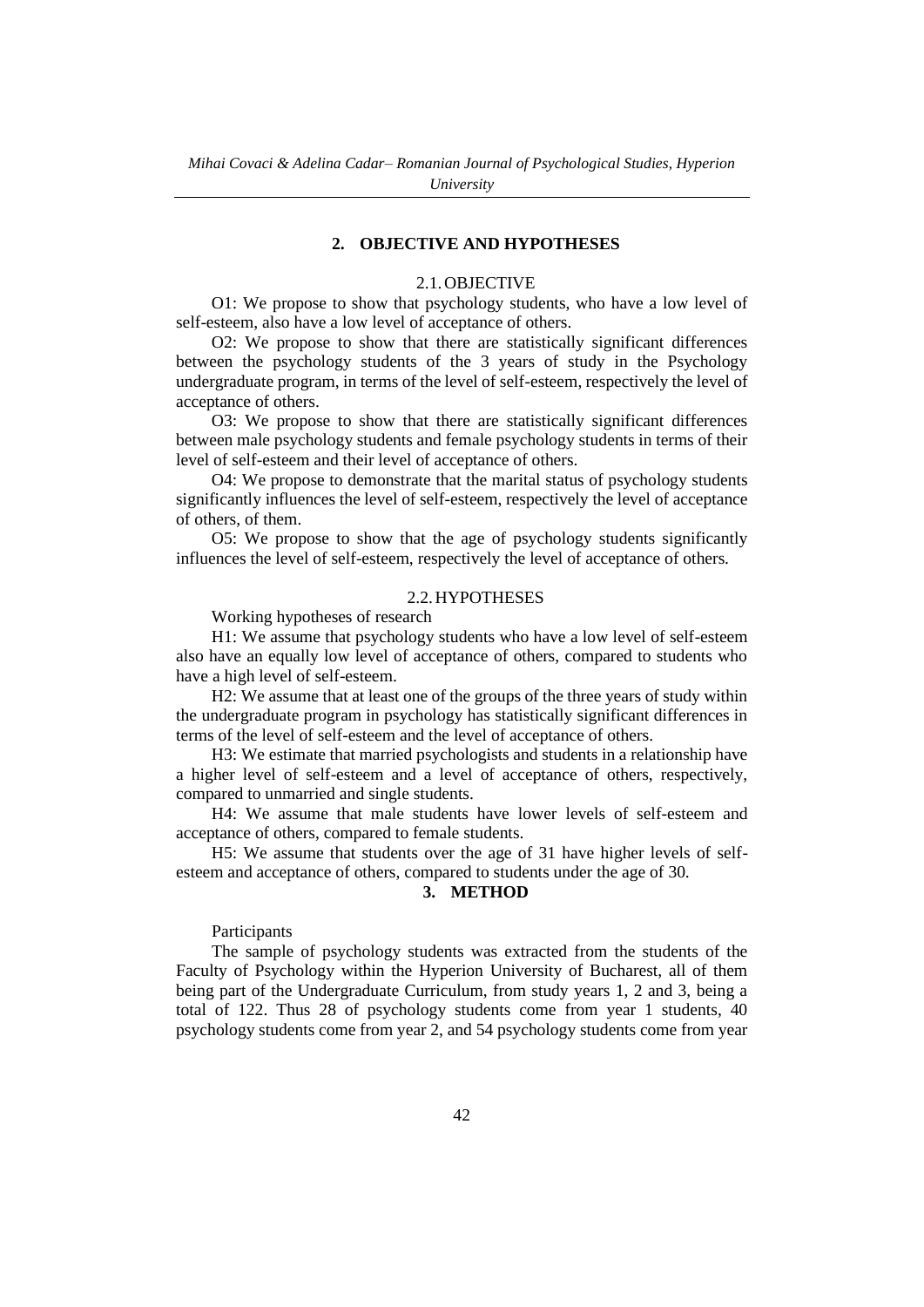3. The participation percentage of study year 1 is 23%, year 2, has a percentage of 37 32.8%, while year 3 has a higher percentage, more precisely 44.3%

**Instruments** 

Two tools were used to conduct the research, which measured self-esteem and the level of acceptance of others.

The Rosenberg Self-Esteem Scale (SS) is possibly the most widely used scale for assessing the concept of self-esteem in the social sciences. The scale highlights Rosenberg's attempt to design a one-size-fits-all, global assessment of self-esteem. SS is one of the Guttman-type scales - the items are statements about the value perception of one's own person on a constant. 41 A chain of research has shown that this scale is a valid and accurate measure of the concept of self-esteem as a onedimensional concept, while other research has shown the existence of a two-factor structure of SS. Goldsmith (1986) states that this factorial structure of SS depends on a multitude of sample-specific traits, such as the age or social status of the participants. For example, research involving adults found two independent facets (Kaplan & Pokorny 1969; Shahani et al., 1990), facets that usually had positively worded items and negatively worded items. - self-confidence and self-depreciation. Research in which students or students participated as either vehemently support the one-dimensional structure of the scale (Silbert & Tippett, 1965; Crandal, 1973; McCarthy & Hoge, 1982) or found factors of an interdependent nature or correlated patterns. similar (Rosenberg, 1979; Hagborg, 1993). The Rosenberg scale consists of 10 items that have 4 possible answers rated between total disagreement (1 point) and total agreement (4 points). Items 2,5,6,8,9 are reversed, ie they must be quoted in reverse (Rosenberg, 1965).

William Fey makes a scale of measuring and analyzing the affective dispositions and behaviors of an individual manifested towards other human beings, as is well known they have an influential and decisive character on interpersonal relationships in all their spheres - at the level of action (work, activities carried out in general), emotionally (it includes emotional relationships of any kind), at the level of interpersonal communication process. The behavior shown by a person towards his peers is a determining and decisive factor in terms of the quantity and especially the level of quality of interpersonal relationships that he aims to establish, but with the same intensity it is a repercussion following the reactions received from others (Vlasceanu et al., 2013). The concept of acceptance of others can be interpreted by alluding to synonyms that are much better described in the field of psychodiagnosis, such as tolerance and goodwill, respectively (Vlasceanu et al., 2013). The evaluation resulting from the application of this scale is made through descriptors such as: the concepts of openness and flexibility in antithesis with the concepts of rigidity and dogmatism; respectively trust as an antonym of the concept of suspicion and at the same time of the concept of criticism; elimination of regrets, misanthropic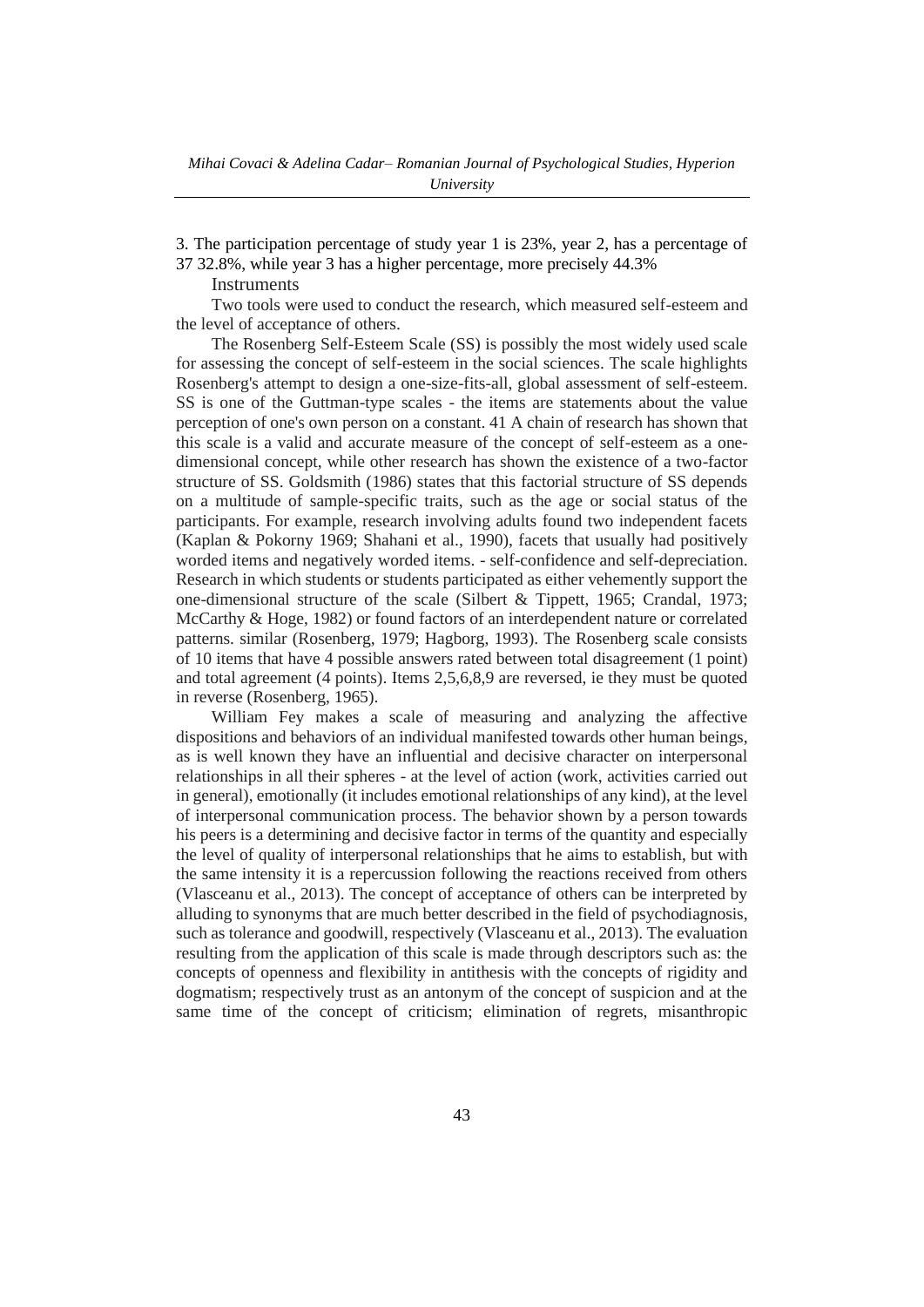predispositions and hostility manifested in relationships with others (Vlasceanu et al., 2013).

Procedure

The research tools, presented above, were introduced on the Google Forms platform, and the link to access the questionnaires was sent in online environments that belong exclusively to Psychology Students, from Hyperion University, Bucharest. We mention that the participating students have taken note of the provisions of the GDPR Law, regarding the agreement of confidentiality of data. Thus, after collecting the answers to the questionnaires, the data obtained were entered and coded in the SPSS statistical program.

# **4. RESULTS**

For each of the 5 working hypotheses of the research, statistical tests were performed in order to validate or invalidate them.

Hypothesis 1: For this hypothesis the t test was applied for independent samples after which the following results were obtained:  $t = 2.7$ ,  $df = 120$ , Sig. (2-tailed) = 0.008. This hypothesis was validated.

Hypothesis 2: We assume that at least one of the groups of the three years of study in the undergraduate program in psychology has statistically significant differences in terms of self-esteem and acceptance of others. For this hypothesis, the ANOVA ONE-WAY Test was applied,

We note that both in the analysis of homogeneity of variances in the Levene test and in the analysis of variance provided by the ANOVA test, we did not obtain statistically significant probabilities, the probability of the Levene test being 0.62, in regarding the level of self-esteem, respectively 0.79 regarding the level of acceptance of others, from which we can deduce that the groups of the three years of study have similar scores in terms of self-esteem, respectively acceptance of others. The analysis of Variance, offered by the ANOVA test, confirms what we stated, a little above, regarding the level of self-esteem and the level of acceptance of others, at the three years of study, from the Bachelor of Psychology program, the probabilities obtained in this test not being statistically significant, in the case of Self-Esteem, obtaining a value of 0.51, and in the case of Acceptance of the others a value of 0.39. Both values exceed the statistical significance threshold of 0.05 and thus the hypothesis 2 is invalidated.

### Hypothesis 3

For this hypothesis, the ANOVA ONE-WAY Test was applied, following which the results were obtained: We observe from the group homogeneity analysis performed by means of the Levene test, that at the level of the analyzed groups (Married, Unmarried, in a relationship and Alone), there are no statistically significant differences in terms of self-esteem  $(p = 0.80)$  respectively the level of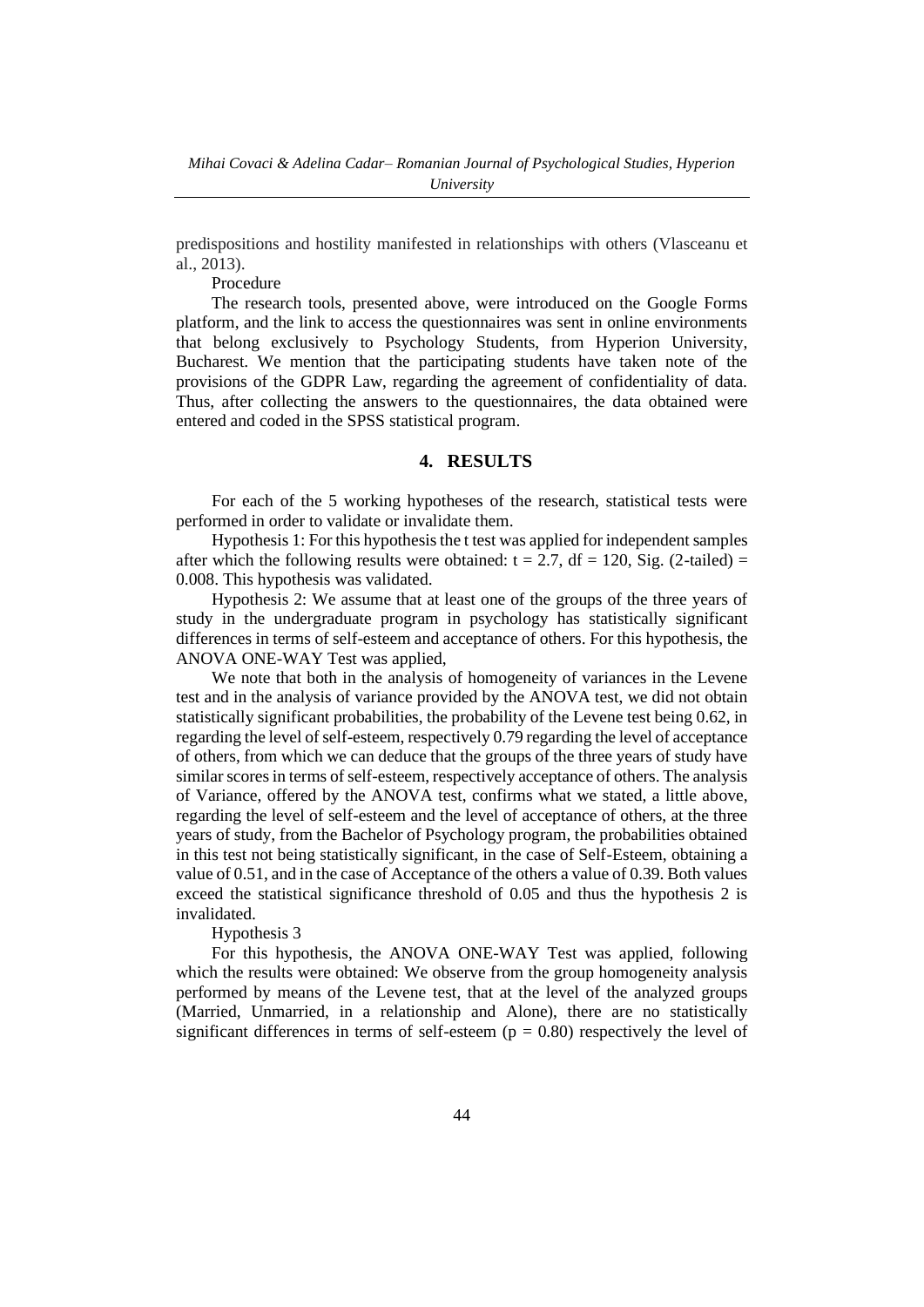acceptance of the others ( $p = 0.55$ ). In conclusion, the groups analyzed are homogeneous in these respects, mentioned above. However, following the Analysis of Variants (ANOVA), we notice that a statistically significant difference ( $p = 0.016$ ) was identified in terms of acceptance of others, at the level of the analyzed groups (Married, Unmarried, In a relationship and Alone), so we continued with the Bonferroni Post-Hoc Analysis, in order to detect between which 50 analyzed groups this statistically significant difference is found in terms of the level of acceptance of the others. Following the Bonferroni Post-Hoc Analysis we notice that between the Married and the Single, there is a statistically significant difference in the acceptance of the others ( $p = 0.010$ ), which shows that the third research hypothesis was partially validated.

#### Hypothesis 4

For this hypothesis, the non-parametric Mann-Whitney test was used, due to the abnormal distribution of the respondents in terms of their gender, 82.79% of participants, 101 people being women, but only 16.39%, that is, 20 people being men, out of a total of 122 participants. Therefore, due to the statistically significant probability of 0.009, we conclude that statistically significant differences were identified in terms of self-esteem between men and women, especially higher levels of self-esteem among women, and thus our hypothesis. validated. Also, in terms of the level of acceptance of the others, statistically significant results were obtained, these being  $U = 690$ , Wilcoxon W = 900, Z = -2.23, Asymp. Sig (2-tailed) = 0.025, so we can conclude that women presented this time, too, higher levels of acceptance of others, compared to men, proving once again that the hypothesis was validated.

Hypothesis 5

For this hypothesis, we used the T test for independent samples, and from its results we can see that from the point of view of self-esteem, in the Homogeneity Test Levene, we obtained a p of  $\overline{0}$ , 53, a p greater than 0.05, and thus the probability obtained in the T test for independent samples is that of the row Equal Variances assumed, in the amount of 0.001, a statistically significant high value, from which we deduce that this hypothesis has been validated from the point of view of selfesteem, the analyzed age categories (Under 30 and Over 31) presenting statistically significant. Also with regard to the level of acceptance of the others, we have a probability of the Levene test greater than 0.05, which is 0.93 and thus also in this case the probability obtained in the T test for independent samples is the one in the row Equal Variances assumed, in the amount of 0.003, a statistically significant high value, from which we deduce that this hypothesis was validated also from the point of view of the level of acceptance of the others, the analyzed age categories (Under 30 years and Over 31 years) again showing statistically significant differences.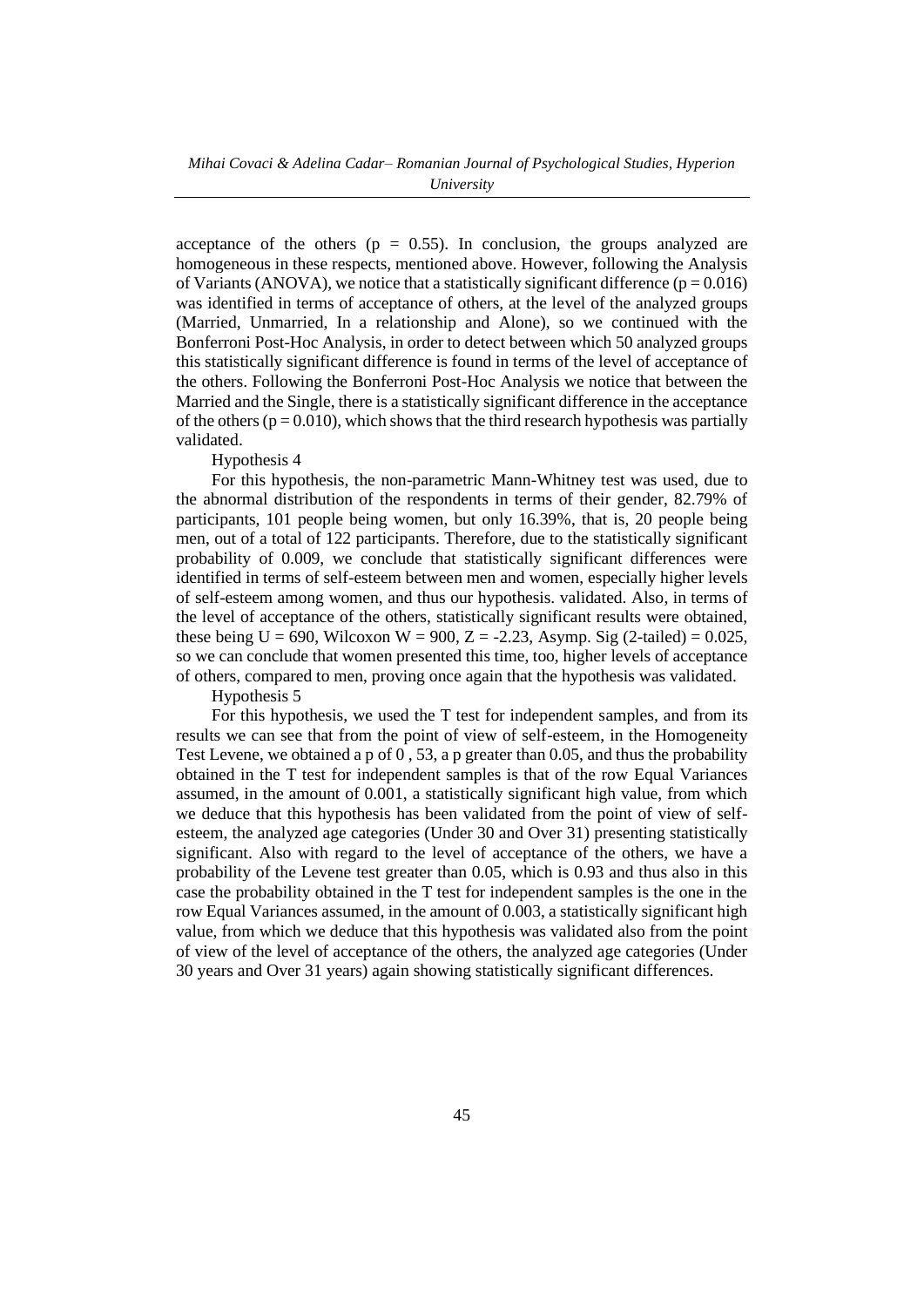### **5. CONCLUSIONS**

As we saw in the introduction to this paper, as well as in the theoretical part, self-esteem is the main foundation of our identity and our inner balance, through which we manage to create that social identity, our social self, which we need to be able to adapt to the environment in which we live (Chraif, Rizeanu, 2021; Mikulovic, 2021; Stomff, 2014). We also saw how important social interactions and affiliation are both in the sense of identity, which we talked about a little above, and in fulfilling a defining relational need, that of belonging. We can further state that through this research we have been able to demonstrate that a high self-esteem gives us the feeling of security and protection of our own person. Thus, with a high self-esteem, we are more confident in our own strength, this confidence giving us the feeling that everything will be as we want and thus we are able to make stable and long-lasting interpersonal connections. Regarding the field of interpersonal relationships, we can confidently say that our research has reached an extremely important and interesting topic for both future psychologists and the general population and here we refer to the acceptance of others, because with this concept we have succeeded to demonstrate that in order to have quality interpersonal relationships we must show tolerance and goodwill towards the beliefs, values and needs of the person with whom we are in direct interaction.

We believe that it is very important for the general public to find out as much relevant information as possible about accepting others because scientific evidence is needed to encourage people who read it to adopt as many prosocial behaviors as possible that will support them. in adapting the being to a new reality. A first conclusion that we can draw, based on the literature studied in this paper is that both self-esteem and interpersonal relationships influence each other, being interdependent; both help us to have quality interpersonal relationships, but also interpersonal relationships help us to have an optimal self-esteem. We emphasize and point out that the objectives and hypotheses of this research were constructed starting from the literature, all converging towards a single meaning, that of following and demonstrating the effects of self-esteem on interpersonal relationships. Thus, the general objective of this research, which started from the premise that the way in which psychology students relate to those around them, the social interactions they have started from the way they perceive themselves, has been assumed since first working hypothesis and demonstrated using the t-test for independent samples. Due to the statistically significant results obtained in this first hypothesis ( $p = 0.008$ ) we can conclude that this research showed that even at the level of psychology students a lower self-esteem leads to a low acceptance of others. In the second hypothesis I surprised and demonstrated with the help of ANOVA One-Way Variance Analysis an extremely important thing, namely that at the level of the three years of study for the Bachelor of Psychology there are no statistically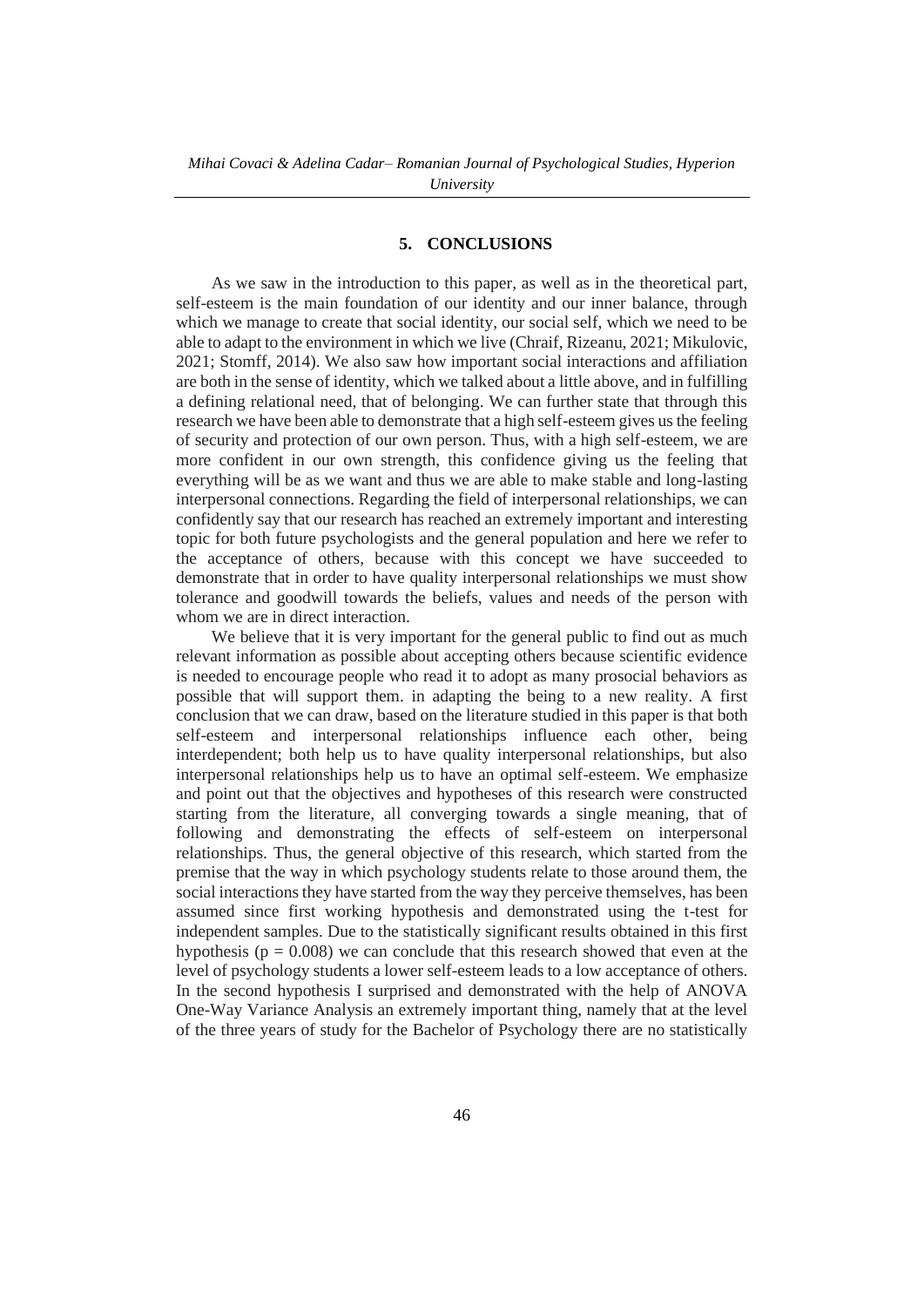### *Mihai Covaci & Adelina Cadar– Romanian Journal of Psychological Studies, Hyperion University*

significant differences in self-esteem and acceptance. and by this scientific fact I have shown that it does not matter to future psychologists what year of study they are in as long as they have extensive experience and can have knowledge to help them be in harmony with both themselves and the person and personality of the other. Also, in this chapter we can point out that the confirmation of this hypothesis will help the readers of this research who may be future patients / clients of tested psychology students to be convinced that novice psychologists can show the same qualities as older psychologists in this profession. The conclusion we can draw due to the results obtained in the third hypothesis is that the marital status on the studied population has repercussions only on the acceptance of others, detecting statistically significant differences, in this regard only between married and single, thus being able to deduce that people need a deeper relational connection in order to learn to be tolerant and benevolent and to accept others as they are, so our research also demonstrates what other research has shown, namely that commitment is the important element. whereby an interpersonal relationship becomes stable and lasting. Also in this research, in the statistically significant results obtained in the fourth hypothesis, we demonstrated what in other research, performed on the general population was inversely proportional at least from the point of view of self-esteem. Thus, we have obtained higher levels in terms of self-esteem and acceptance of others in women, compared to men, so here that among psychology students, things are completely different unlike the general population.

Due to this hypothesis that has been fully validated we can say that this research has an authentic character and slightly different from other research that has shown that men have higher self-esteem as opposed to women. The fifth hypothesis of the research through the results obtained from the applied statistical tests showed that age is a predictor of the level of acceptance of others, the group of psychology students over 31 years obtaining higher averages both from the perspective of selfesteem and perspective the level of acceptance of others because the two concepts are related to all the experience gained over time by psychology students, in terms of the relationship with others and the relationship with oneself. If this research is continued, it will be an important step in the scientific world, as it represents another perspective from which self-esteem and interpersonal relationships are viewed. and a reflection on what it means to be a student of Psychology.

### **ACKNOWLEDGMENT**

This research is a scientific tribute to all psychology students. We truly thank all the psychology students from Hyperion University, Bucharest, Department of Psychology, undergraduate study program, because without their answers and promptness this research would not have been possible.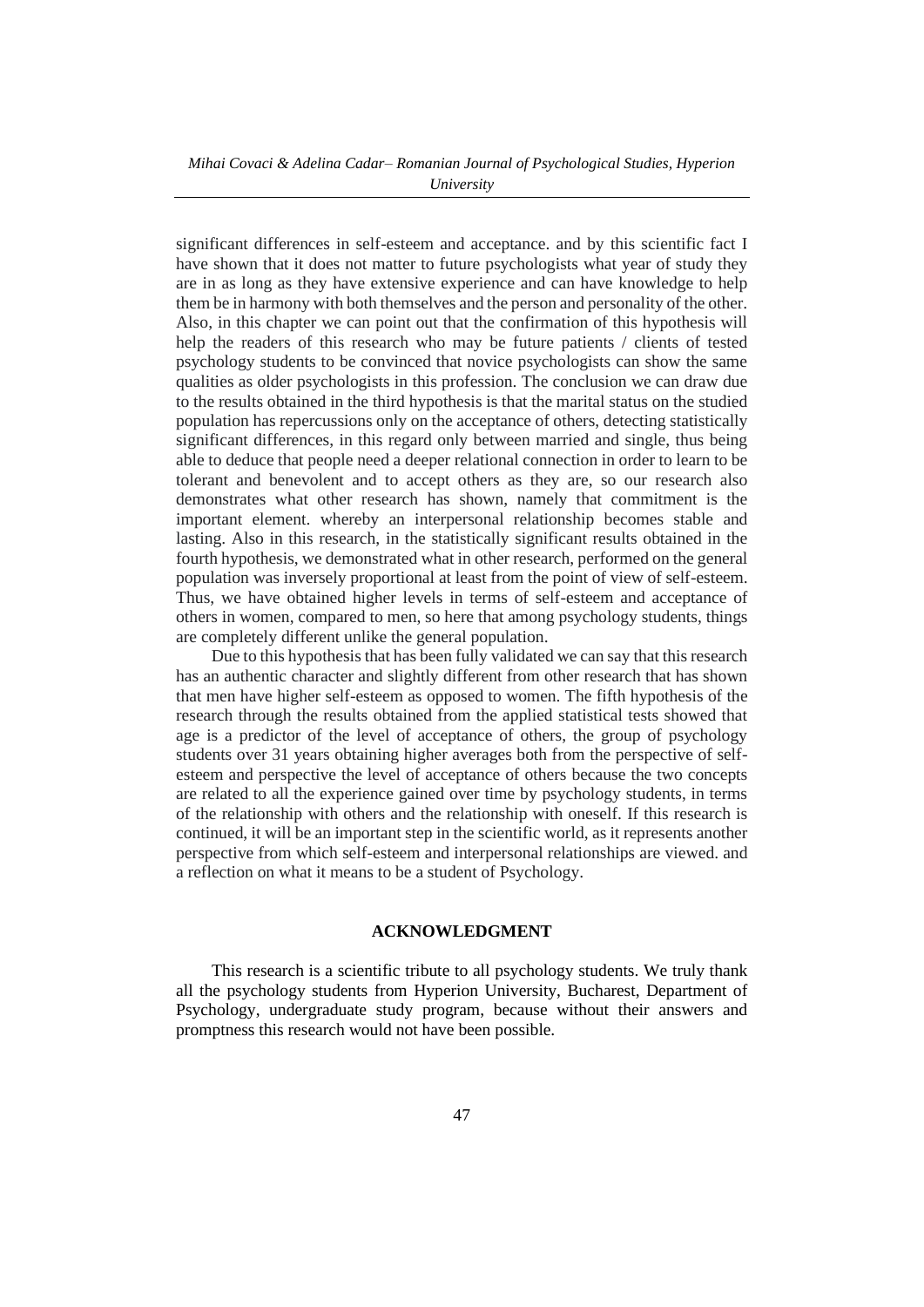*Received at: 21.01.2022, Accepted for publication on: 10.02.2022*

### **REFERENCES**

Bucun, N., Anțibor, L. (2013). Interpersonal relations as a psychological dimension of quality of life. *[Relațiile interpersonale ca dimensiune psihologica](https://ibn.idsi.md/sites/default/files/imag_file/Relatiile%20interpersonale%20ca%20dimensiune%20psihologica.pdf) a calitații vieții.pdf [\(idsi.md\),](https://ibn.idsi.md/sites/default/files/imag_file/Relatiile%20interpersonale%20ca%20dimensiune%20psihologica.pdf)* accessed in 25.11.2020.

Cara, L. (2019). Communication and interpersonal relations at workplace. *Magazin bibliologic, nr.3-4,2019*.

[http://moldlis.bnrm.md/bitstream/handle/123456789/1024/Cara\\_Comunicare.pdf?sequence](http://moldlis.bnrm.md/bitstream/handle/123456789/1024/Cara_Comunicare.pdf?sequence=1&isAllowed=y)  $=1\&$ isAllowed=y, accesat în 9.11.2020.

Chraif, M., Rizeanu, S. (2021).The relationship between loneliness, social satisfaction and self-esteem. *Romanian Journal of Psychology Studies, vol 9, issue 1, p. 51-58.*

Crandall, R. (1973). The measurement of self-esteem and related concepts. *In J. P. Robinson & P. R. Shaver (Eds.), Measures of social psychological attitudes* (pp. 45-167). Ann Arbor: University of Michigan Press.

Goldsmith, S. (1986). *Psychotherapy of people with physical symptoms.* Lanham, MD: University Press of America, pp. 196.

Hagborg, W. J. (1993). The Rosenberg self-esteem scale and harter's self-perception profile for adolescents: a concurrent validity study. *Psychol. Sch.* 30 132–136.

Kaplan, H. B. & Pokorny, A. D. (1969). Self derogation and psychosocial adjustment*. Journal of Nervous and Mental Disease, 149*, pp. 421-434.

Lelord, F., André, C., (2003).*Cum să te iubești pe tine pentru a te înţelege mai bine cu ceilalţi.* București: TREI.

Lupsa, E., Bratu, V. (2006). *Sociologie. Manual pentru ciclul superior al liceului clasa a XI-a, filiera teoretică, profil umanist, specializările ştiinţe sociale, filologie şi filiera vocaţională, profil militar MAI, specializarea ştiinţe sociale*. Deva: Corvin.

Macarie, A., Constantin, T., Iliescu, M., Fodorea, A., Prepelita, G. (2007). Self-esteem - between the normality and accentuated trait. In (A. Stan coord.). *Psychology and Society: News in Applied Psychology*. Iași: Editura Performantica. ISBN 978-973-730-567-1

McCarthy, J. D., & Hoge, D. R. (1982). Analysis of age effects in longitudinal studies of adolescent self-esteem. *Developmental Psychology, 18(3),* 371-379.

Mikulovic, S.C. (2021). *Tehnici de comunicare și dezvoltare personală.* București: Universitară.

Rosenberg, M. (1965). *Society and the adolescent self-image.* Princeton, NJ: Princeton University Press.

Rosenberg, M. (1979). *Components of Rosenberg's self-esteem scale. Conceiving the self.* New York: Basic Books.

Shahani, C., Dipboye, R. & Phillips, A. (1990). Global Self-Esteem as a Correlate of Work-Related Attitudtes A Question of Dimensionality. *Journal of Personality Assessment, vol. 54*, pp. 276-28.

Silbert, E., & Tippett, J. S. (1965). Self-esteem: Clinical assessment and measurement validation. *Psychological Report, 16 (3, Pt. 2),* 1017–1071.